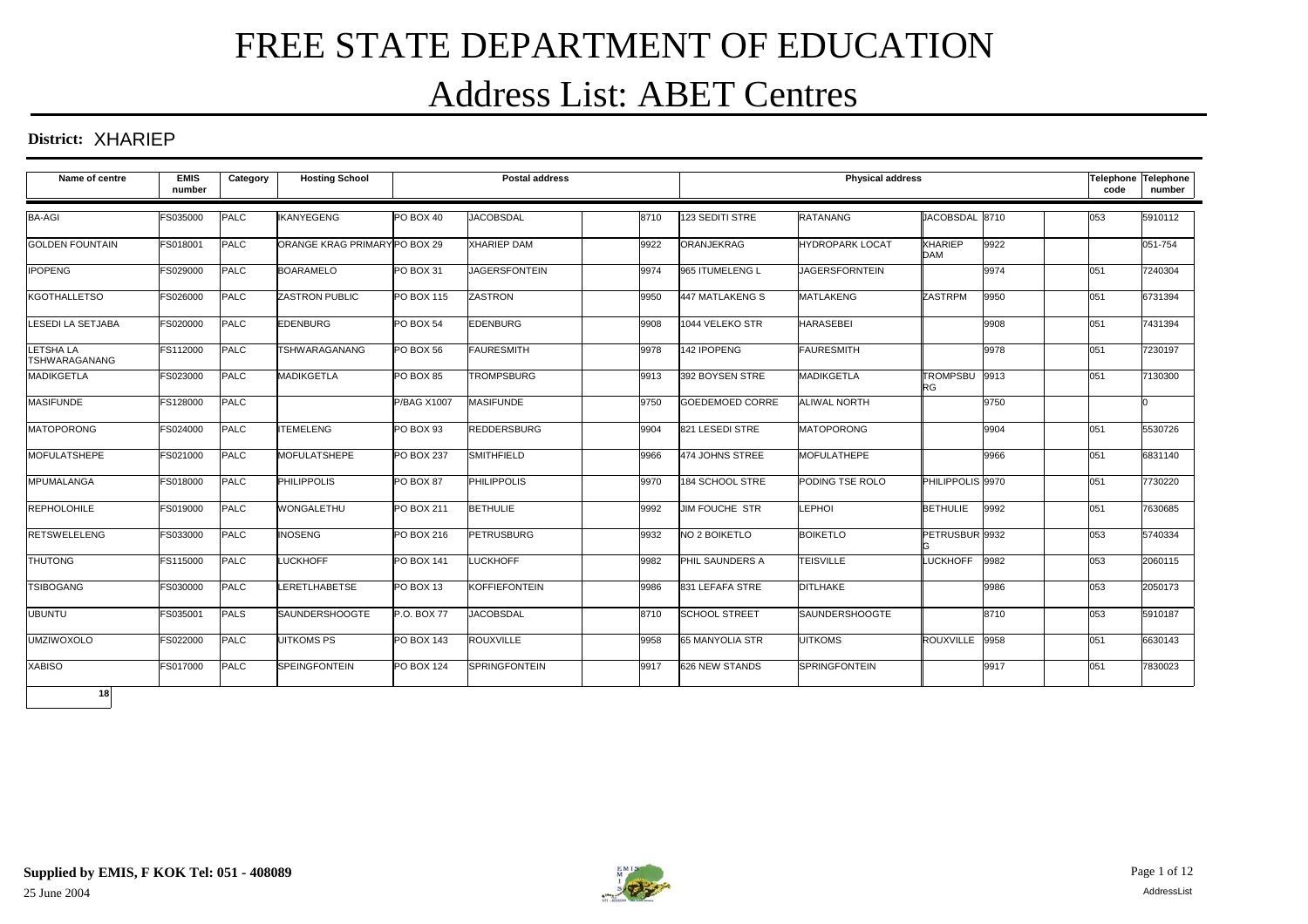#### **District:** MOTHEO

| Name of centre                                         | <b>EMIS</b><br>number | Category    | <b>Hosting School</b>                     |                           | <b>Postal address</b>      |                              |      |                        | <b>Physical address</b>    | Telephone Telephone<br>code    | number |         |
|--------------------------------------------------------|-----------------------|-------------|-------------------------------------------|---------------------------|----------------------------|------------------------------|------|------------------------|----------------------------|--------------------------------|--------|---------|
| AGANANG                                                | FS146000              | PALC        | <b>SENTRAAL HIGH</b>                      |                           | P O BOX 28123 BLOEMFONTEIN |                              | 9310 | <b>LOUW WEPENER ST</b> | <b>DANPIENAAR</b>          | 9310                           | 051    | 4632340 |
| <b>AKOFANG</b>                                         | FS053000              | PALC        | <b>RE-UTLWAHETSE</b>                      | <b>PO BOX 149</b>         | <b>EXCELSIOR</b>           |                              | 9760 | 1339 MAHLATSWE         | <b>EXCELSIOR</b>           | 9760                           | 051    | 9730311 |
| <b>BOIKARABELO</b>                                     | FS122000              | <b>PALC</b> | TSHOLETSANG PRIMARY PO BOX 23727          |                           | <b>BLOEMFONTEIN</b>        |                              |      | 16184 LOBERE ST        | <b>KAGISANONG</b>          | BLOEMFONT 9300<br><b>EIN</b>   | 051    | 4358725 |
| <b>BOITHUSO</b>                                        | FS162000              | <b>PALC</b> | <b>BOITHUSO TRAINING</b><br><b>CENTRE</b> | <b>SAPS</b>               | <b>P/BAG X 522</b>         | BOTSHABE 9781<br>$\Omega$    |      | <b>SAPS</b>            | <b>WESSELS MOTA ST</b>     | BOTSHABEL 9781                 | 051    | 5352400 |
| <b>BOKAMOSO</b>                                        | FS116000              | <b>PALC</b> | KAGISHO<br><b>COMPREHENSIVE</b>           | PO BOX 18011              | <b>GA-SEHUNELO</b>         | BLOEMFON 9315<br>TEIN        |      | 6625 MONAPI STR        | PHAHAMENG LOCAT            | BLOEMFONT 9323<br>EIN          | 051    | 5291223 |
| <b>BOROA</b>                                           | FS153000              | <b>PALC</b> | <b>TWEESPRUIT COMBINEDp o box 100</b>     |                           | TWEESPRUIT                 |                              | 9770 | <b>BOROA LOCATION</b>  | <b>TWEESPUIT</b>           | 9770                           | 051    | 9630415 |
| <b>BOTSHABELO</b>                                      | FS014000              | PALC        | SEBABATSO PRIMARY                         | PO BOX 5312               | <b>RAMAHUTSI</b>           |                              | 9781 | 2028 BLOCK M           | <b>BOTSHABELO</b>          | 9781                           |        | 7411164 |
| <b>BOTSITSO</b>                                        | FS120000              | PALC        | LEGAE INTERMEDIATE                        | 6619<br><b>MTJOMBILE</b>  | <b>BOCHABELA</b>           | MANGAUN                      | 9323 | 6619 MTJOMBILE         | <b>BOCHABELA</b>           | BLOEMFONT 9323<br>EIN          | 051    | 4321981 |
| COMMUNITY ASSOCIATION FS160000<br><b>SOCIETY HOMES</b> |                       | PVT         |                                           | P O BOX 5753              | <b>BOTHSHABELO</b>         |                              | 9781 | 1373 G Section         | <b>BOTSHABELO</b>          | <b>BLOEMFONT</b><br><b>EIN</b> | 051    | 5341221 |
| <b>ELELLWANG</b>                                       | FS159000              | <b>PALC</b> | HOHLE INTERMEDIATE                        | <b>P/BAG X 516</b>        | <b>BOTSHABELO</b>          |                              | 9781 | 3 SECTION G            | <b>BOTSHABELO</b>          | 9781                           |        |         |
| <b>FUNDA</b>                                           | FS135000              | PALC        | <b>TJOKKIES</b>                           | PO BOX 6946               | <b>BLOEMFONTEIN</b>        |                              | 9300 | <b>ROSS STREET</b>     | <b>UNIVERSITAS</b>         | BLOEMFOTE 9301                 |        | n       |
| <b>HAETSOFALLWE</b>                                    | FS118000              | <b>PALC</b> | <b>NTEBALENG</b><br><b>INTERMEDIATE</b>   | P.O. BOX 5029             | <b>BOTSHABELO</b>          |                              | 9781 | 2434 W SECTION         | <b>BOTSHABELO</b>          | 9781                           | 051    | 5352832 |
| <b>IKAGELENG BOKAMOSO</b>                              | FS119000              | PALC        | POLOKEHONG PRIMARY PO BOX 23099           |                           | <b>BLOEMFONTEIN</b>        |                              | 9307 | 38017 FREEDOM S        | <b>ROCKLANDS</b>           | 9307                           | 051    | 4375590 |
| <b>IKEMELENG</b>                                       | FS152000              | <b>PALC</b> | <b>MASERONA</b><br><b>INTERMEDIATE</b>    | p o box 62                | THABA NCHU                 |                              | 9780 | <b>GLADSTONE VILLA</b> | <b>THABA NCHU</b>          | 9780                           |        |         |
| <b>ITHUTENG</b>                                        | FS121100              |             | <b>ITHUTENG</b>                           | P.O. BOX 5022             | <b>BOTSHABELO</b>          |                              |      | C/O REENTSENG          | <b>BLOCK K</b>             | BOTSHABEL 9781                 |        |         |
| <b>ITHUTENG</b>                                        | FS158000              | <b>PALC</b> | REENTSENG PRIMARY                         | PO BOX 5022               | <b>BOTSHABELO</b>          |                              | 9781 | 1686 BLOCK K           | <b>BOTSHABELO</b>          | BOTSHABEL 9781                 | 051    | 5343944 |
| <b>ITSOSENG</b>                                        | FS142000              | <b>PALC</b> | <b>POPANE</b>                             | PO BOX 2295               | <b>RAMAHUTSI</b>           | BOTSHABE 9789<br>$\Omega$    |      | 85 Section B           | <b>BOTSHABELO</b>          | 9781                           | 051    | 5321753 |
| <b>KGODISO</b>                                         | FS055000              | <b>PALC</b> | LADYBRAND PUBLIC                          | PO BOX 90                 | <b>MANYATSENG</b>          | ADYBRAN 9745                 |      | 1271 BRIGHTSIDE        | <b>MANYATSENG</b>          | 9745                           | 05191  | 9430543 |
| <b>KGOTHALANG</b>                                      | FS108000              | PALC        | QELO                                      | PO BOX 2006               | <b>RAMAHUTSI</b>           |                              | 9781 | 270 BLOCK D            | <b>BOTSHABELO</b>          | 9789                           | 051    | 5322055 |
| <b>KOPANO</b>                                          | FS123000              | <b>PALC</b> | KARABELO PRIMARY                          | PO BOX 23315              | <b>KAGISANONG</b>          |                              | 9323 | 7797 MOLATOLE          | <b>ROCKLANDS</b>           | 9323                           | 051    | 4341191 |
| <b>KOVSIE</b>                                          | FS034000              | <b>PALC</b> | UNIVERSITY OF FREE<br><b>STATE</b>        | PO BOX 339                | <b>BLOEMFONTEIN</b>        |                              | 9300 | <b>FREE STATE UNIV</b> | <b>CNR REKTOR &amp; SH</b> | BLOEMFONT 9300<br>EIN          | 051    | 4013039 |
| <b>LEDIBOHO</b>                                        | FS015000              | PALC        | <b>MABOLOKA PRIMARY</b>                   | PO BOX 18036              | <b>GA-SEHUNELO</b>         | BLOEMFON 9315<br><b>TEIN</b> |      | 4672 KOKOZELA S        | <b>BOCHABELA</b>           | 9315                           | 051    | 4324497 |
| LEHLABILE                                              | FS154000              | PALC        | <b>COMMTECH COMBINED</b>                  | P O BOX 23789             | <b>KAGISANONG</b>          |                              | 9309 | 1972 SINGONZO S        | <b>ROCKLANDS</b>           | BLOEMFONT 9309<br>EIN          | 051    | 4352591 |
| <b>LETLHABILE</b>                                      | FS059000              | PALC        | <b>RT MOKGOPA</b><br><b>SECONDARY</b>     | P/BAG X 003               | <b>SELOSESHA</b>           |                              | 9783 | <b>BULTFONTEIN NO.</b> | THABA NCHU                 | 9783                           | 051    | 8761220 |
| <b>LIBERTY</b>                                         | FS155000              | <b>PVT</b>  |                                           | Private Bag x 1           | <b>FICHARDT PARK</b>       | BLOEMFON 9317<br>TEIN        |      | DE WETSDORP ROA        | <b>MANGAUNG</b>            | <b>BLOEMFONT</b><br>EIN        |        |         |
| <b>MAHLASEDI</b>                                       | FS121000              | PALC        | MOEMEDI SECONDARY                         | 7104<br><b>MOKHUTLE S</b> | <b>ROCKLANDS</b>           | BLOEMFON 9300<br>TEIN        |      | 7104 MOKHUTLE S        | <b>ROCKLANDS</b>           | BLOEMFONT 9300<br><b>EIN</b>   | 015    | 4352183 |
| <b>MAKHASIZWE</b>                                      | FS127000              | PALC        | <b>NDZAME PUBLIC</b>                      | PO BOX 23492              | KAGISANONG                 | BLOEMFON 9323<br>TEIN        |      | 10792 MAKOANE S        | <b>ROCKLANDS</b>           | BLOEMFONT 9323<br>EIN          | 051    | 4356863 |
| <b>MAMELANG</b>                                        | FS013003              |             | <b>REAMOHETSE</b>                         | P.O.BOX 6202              | <b>BOTSHABELO</b>          |                              |      | <b>REAMOHETSE</b>      | 816 BLOCK E                | BOTSHABEL 9781                 |        |         |

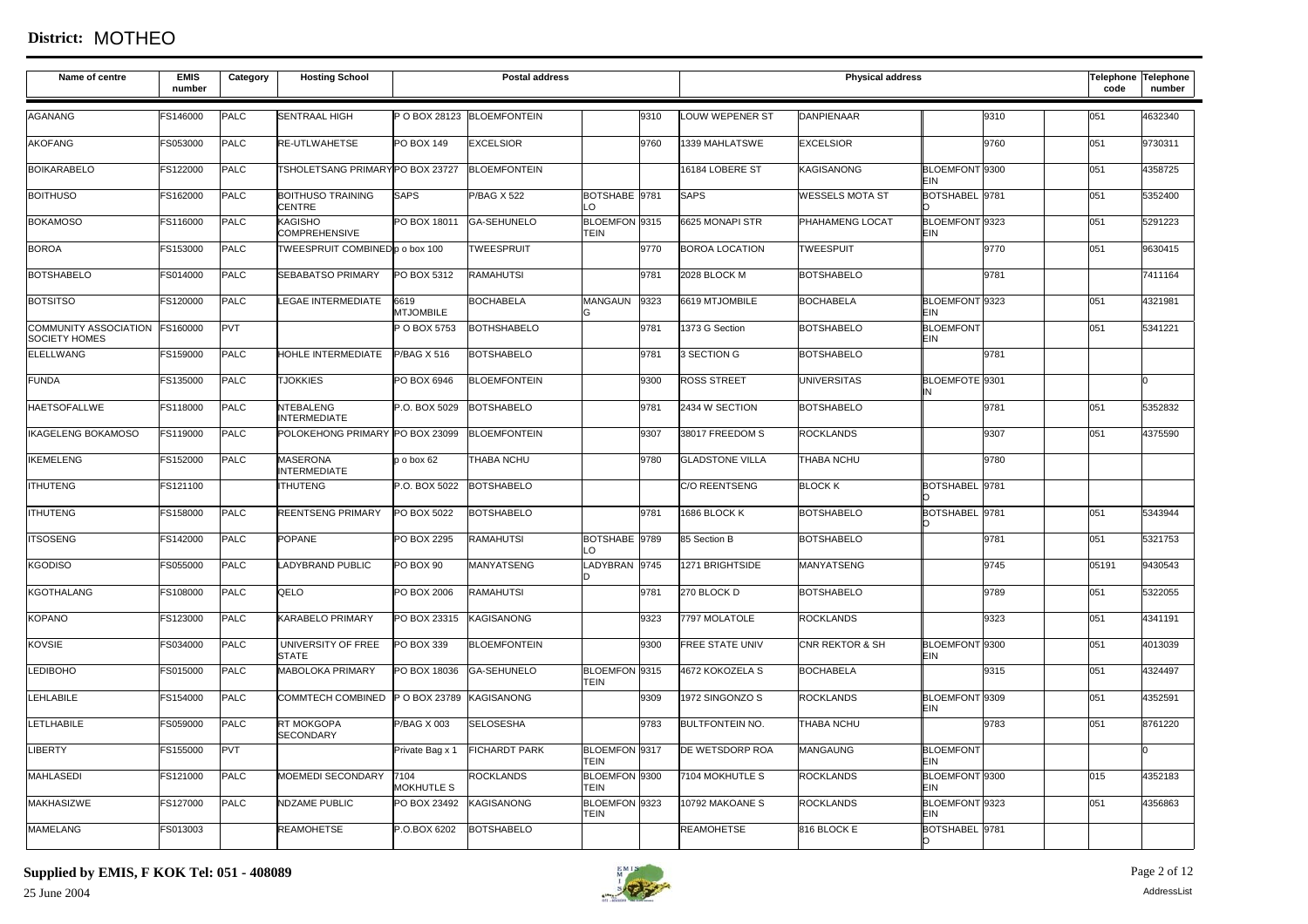| Name of centre           | <b>EMIS</b><br>number | Category    | <b>Hosting School</b>                           |                            | <b>Postal address</b> |                              |                        | <b>Physical address</b> |                                  |      | code  | Telephone Telephone<br>number |
|--------------------------|-----------------------|-------------|-------------------------------------------------|----------------------------|-----------------------|------------------------------|------------------------|-------------------------|----------------------------------|------|-------|-------------------------------|
| <b>MAMELLANG</b>         | FS156000              | PALC        | REAMOHETSI<br><b>SECONDARY</b>                  | PO BOX 6202                | <b>BOTHSABELO</b>     | 9781                         | 816 BLOCK E            | <b>RAMAHUTSI</b>        | BOTSHABEL 9781                   |      | 051   | 5320216                       |
| <b>MASERENG</b>          | FS109000              | <b>PALC</b> | <b>THAPELONG</b>                                | <b>PO BOX 11</b>           | <b>VAN STADENSRUS</b> | 9945                         | <b>CIO THAPELONG</b>   | <b>VAN STADENSRUS</b>   | MASERENEN 9945                   |      | 05233 | 5841184                       |
| MMESA MOHLOANE           | FS143000              | <b>PALC</b> | THATOHATSI<br><b>INTERMEDIATE</b>               | p o box 5571               | <b>BOTSHABELO</b>     | 9781                         | 464 block b            | ramahutsi               | BOTSHABEL 9781                   |      |       |                               |
| <b>MMUELLI</b>           | FS161000              | <b>PALC</b> | <b>HELVETIA</b>                                 | P.O. BOX 215               | <b>DEWETSDORP</b>     | 9940                         | <b>HELVETIA INTERM</b> | <b>DEWETSDORP</b>       |                                  | 9940 | 05211 | 22211                         |
| <b>MOHLODI</b>           | FS164000              | <b>PALC</b> | <b>MARANG PRIMARY</b>                           | P.O. BOX 18089 GA-SEHUNELO |                       | BLOEMFON 9315<br>TEIN        | COOPER AVENUE          | <b>BOCHABELA LOCAT</b>  | BLOEMFONT 9315<br>FIN            |      | 051   | 4327998                       |
| MOHLODING WA THUTO       | FS025000              | <b>PALC</b> | TOKA PUBLIC SCHOOL                              | PO BOX 23096               | KAGISANONG            | BLOEMFON 9309<br><b>TEIN</b> | 36022 STOPONE S        | <b>FREEDOM SQUARE</b>   | BLOEMFONT 9309<br>EIN            |      | 051   | 4372798                       |
| <b>MONTSHI</b>           | FS103000              | <b>PALC</b> | <b>NTEDISENG</b><br><b>INTERMEDIATE</b>         | PO BOX 5852                | <b>BOTSHABELO</b>     | 9781                         | 348 K SECTION          | <b>BOTSHABELO</b>       |                                  | 9781 | 051   | 5346658                       |
| <b>MOTSWEDI WA THUTO</b> | FS058000              | <b>PALC</b> | <b>MOKAE PRIMARY</b>                            | PO BOX 864                 | THABA NCHU            | 9780                         | <b>MOKAE</b>           | <b>SERWALO VILLAGE</b>  | <b>THABA</b><br><b>NCHU</b>      | 9780 |       |                               |
| <b>MPOHENG</b>           | FS011000              | <b>PALC</b> | <b>METSIMAPHODI</b>                             | PO BOX 264                 | <b>DEWETSDORP</b>     | 9940                         | 1 MOROJANENG           | <b>DEWETSDORP</b>       |                                  | 9940 | 051   | 5410364                       |
| NALEDI                   | FS150000              | <b>PALC</b> | <b>BEISANG MABEWANA</b><br>PRIMARY              | pobox 52                   | <b>HOBHOUSE</b>       | 9740                         | 470 MLONGENI ST        | <b>HOBHOUSE</b>         |                                  | 9740 | 051   | 9830043                       |
| NONKQUBELA               | FS027000              | <b>PALC</b> | <b>NOZALA</b>                                   | PO BOX 18055               | <b>ROCKLANDS</b>      | BLOEMFON 9315<br>TEIN        | 6592 STAND             | C/O MAPHISA/MOS         |                                  | 9315 | 051   | 4322399                       |
| <b>NTHABELENG</b>        | FS137000              | <b>PALC</b> | <b>GLEN AGRICULTURAL</b><br>COLLEGE             | P/Bag X01                  | GLEN                  | 9360                         | <b>GLEN AGRIC COLL</b> | <b>GLEN</b>             |                                  | 9360 | 051   | 8611329                       |
| PHENYO                   | FS016000              | <b>PALC</b> | KAELELO                                         | PO BOX 18051               | <b>ROCKLANDS</b>      | BLOEMFON 9315<br><b>TEIN</b> | 3051 MOIPOLAI S        | KAGISANONG              |                                  | 9323 | 051   | 4342015                       |
| PONELOPELE               | FS165000              | <b>PALC</b> | <b>WATERBRON PUBLIC</b>                         | P.O. BOX 17669 BAINSVLEI   |                       | 9330                         | <b>ORANJE STREET</b>   | <b>BAISVLEI</b>         | WATERBRO 9338                    |      | 051   | 4452373                       |
| <b>RANTSHO</b>           | FS104000              | <b>PALC</b> | <b>MONOKOTSWAI</b>                              | PO BOX 5681                | <b>BOTSHABELO</b>     | 9781                         | 1632 BLOCK U           | <b>BOTSHABELO</b>       |                                  | 9781 | 051   | 5352091                       |
| RE MMOGO                 | FS166000              | <b>PALC</b> | <b>TLHABAKI</b><br><b>INTERMEDIATE</b>          | P.O. BOX 290               | <b>SELOSESHA</b>      | THABA-<br>9785<br>NCHU       | <b>SEDIBA LOCATION</b> | THABA-NCHU              |                                  | 9780 |       |                               |
| <b>REABETSOE</b>         | FS167000              | <b>PALC</b> | <b>DR BETHUEL SETAI</b><br><b>INTERMED</b>      | P.O. BOX 16002 MANGAUNG    |                       | BLOEMFON 9307<br><b>TEIN</b> | <b>PLOT 101</b>        | OLD BRANDFORD R         | <b>OLIVE HILL</b>                | 9307 | 051   | 4489274                       |
| REATLEHILE               | FS015002              | PALS        | SAND DUPLESIS<br>PRIMARY                        | PO BOX 32011               | <b>FICHARDTPARK</b>   | 9317                         | 9903 FOWLER STR        | <b>HOSPITALPARK</b>     | BLOEMFONT 9317<br>EIN            |      | 051   | 4351645                       |
| <b>REBONE</b>            | FS036001              | <b>PALS</b> | PETUNIA SECONDARY<br><b>SCHOOL</b>              | PO BOX 21456               | <b>HEIDEDAL</b>       | BLOEMFON 9306<br>TEIN        | 2728 PETUNIA ST        | <b>HEIDEDAL</b>         | BLOEMFONT 9306<br>EIN            |      | 051   | 4327800                       |
| <b>REFILOE</b>           | FS106000              | <b>PALC</b> | <b>REFIHLILE</b>                                | <b>P/BAG X500</b>          | <b>BOTSHABELO</b>     | 9781                         | 1359 SECTION C         | <b>BOTSHABELO</b>       |                                  | 9781 | 051   | 5320201                       |
| <b>REKOPANE</b>          | FS036000              | <b>PALC</b> | DR BLOK HIGH                                    | PO BOX 21048               | <b>HEIDEDAL</b>       | BLOEMFON 9306<br><b>TEIN</b> | <b>ABDURAHMAN STRE</b> | <b>HEIDEDAL</b>         |                                  | 9306 | 051   | 4324431                       |
| <b>REPHOLOSITSWE</b>     | FS013004              | <b>PALS</b> | <b>BAINSVLEI COMBINED</b>                       | PO BOX 17052               | <b>BAINSVLEI</b>      | BLOEMFON 9338<br>TEIN        | <b>KENWORTH ROAD</b>   | <b>BAINSVLEI</b>        |                                  | 9338 | 051   | 4511881                       |
| <b>RUTEGANG</b>          | FS054000              | <b>PALC</b> | W. THEJANE<br><b>INTERMEDIATE</b>               | PO BOX 132                 | THABA-NCHU            | 9780                         | <b>ROOM 204</b>        | <b>MILLITARY ROAD</b>   | <b>VLENTER</b><br><b>VILLAGE</b> | 9780 | 051   | 8761797                       |
| SEDIBENG-SA-THUTO        | FS102000              | <b>PALC</b> | <b>BATJHA</b>                                   | PO BOX 5869                | <b>BOTSHABELO</b>     | 9781                         | 856 BLOCK T            | <b>BOTSHABELO</b>       |                                  | 9781 | 051   | 5352350                       |
| SEHWAI                   | FS012000              | <b>PALC</b> | QIBING                                          | <b>PO BOX 158</b>          | <b>WEPENER</b>        | 9944                         | 1633 FICK STREE        | <b>QIBING TOWNSHIP</b>  | <b>WEPENER</b>                   | 9944 | 051   | 5831905                       |
| <b>SEITSENE</b>          | FS052000              | <b>PALC</b> | KAELELO SECONDARY                               | <b>PO BOX 222</b>          | THABA-NCHU            | 9783                         | 3041 SELOSESHA         | THABA-NCHU              |                                  | 9783 | 051   | 8732896                       |
| <b>SEKGABO</b>           | FS125000              | <b>PALC</b> | <b>MANGAUNG PRIMARY</b>                         | PO BOX 16053               | <b>BLOEMFONTEN</b>    | 9307                         | 23001 AVENUE BA        | <b>BLOEMFONTEIN</b>     |                                  | 9307 | 051   | 4323929                       |
| <b>SELLOANE</b>          | FS013000              | <b>PALC</b> | SETJHABA-SE-MAKETSE IPO BOX 5996<br><b>COMB</b> |                            | <b>BOTSHABELO</b>     | 9781                         | 5 BLOCK H              | <b>BOTSHABELO</b>       |                                  | 9781 | 051   | 5345800                       |

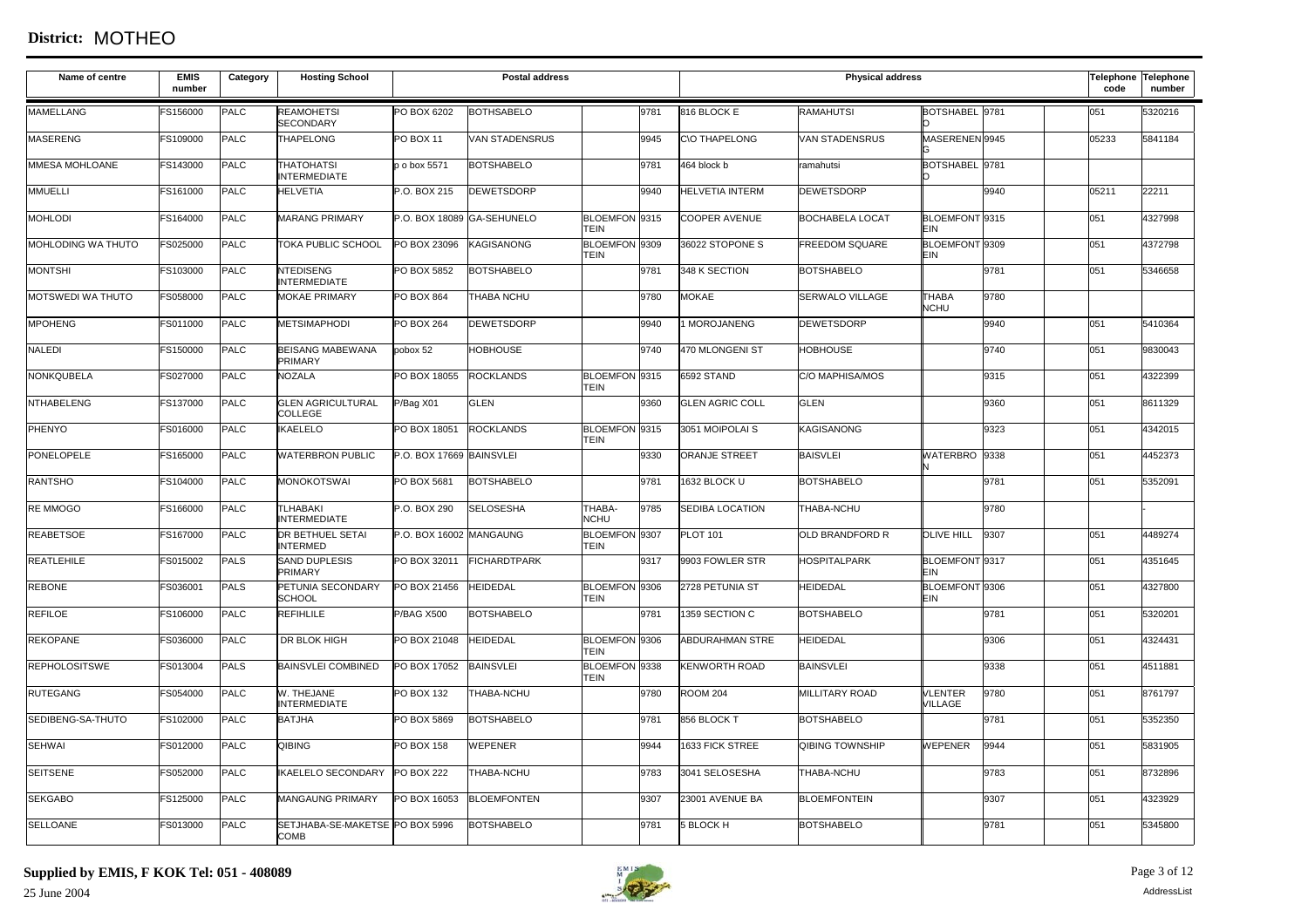#### **District:** MOTHEO

| Name of centre          | <b>EMIS</b><br>number | Category    | <b>Hosting School</b>          |                           | <b>Postal address</b> |                              |                        | <b>Physical address</b> |                              |      | code | Telephone Telephone<br>number |
|-------------------------|-----------------------|-------------|--------------------------------|---------------------------|-----------------------|------------------------------|------------------------|-------------------------|------------------------------|------|------|-------------------------------|
| <b>THABENG</b>          | FS134000              | <b>PALC</b> | <b>BOTLEHADI</b>               | 6843<br><b>CHRISHANI</b>  | <b>BLOEMFONTEIN</b>   | 9323                         | <b>CHRIS HANI PARK</b> | <b>GROOTVLEI ROAD</b>   | C/O<br><b>BOTLEHADI</b>      | 9323 |      |                               |
| <b>THUTO LETLOTLO</b>   | FS157000              | PALC        | <b>RETSAMAILE</b>              | PO BOX 5780               | <b>BOTSHABELO</b>     | 9781                         | 153 J SECTION          | <b>BOTSHABELO</b>       |                              | 9781 | 051  | 5341090                       |
| <b>THUTO-KE-LEFA</b>    | FS141000              | PALC        | <b>SEITHATI</b>                | PO BOX 5923               | <b>BOTSHABELO</b>     | 9781                         | 2121 BLOCK H3          | <b>BOTHSABELO</b>       |                              | 9781 | 051  | 5342399                       |
| <b>TIRISANO</b>         | FS163000              | PALC        | <b>UNITY PRIMARY</b>           | P.O. BOX 23060 KAGISANONG |                       | BLOEMFON 9323<br><b>TEIN</b> | <b>MORENG MOKHELE</b>  | <b>KAGISANONG</b>       |                              | 9323 |      |                               |
| <b>TLHOLO</b>           | FS136000              | PALC        | <b>ATANG PRIMARY</b>           | PO BOX 9416               | <b>BLOEMFONTEIN</b>   | 9315                         | 8132 NAMIBIA SQ        | <b>BLOEMFONTEIN</b>     |                              | 9323 | 051  | 4375112                       |
| <b>TSHIAMO</b>          | FS151000              | <b>PALC</b> | <b>MOTLATLA</b>                | p o box 222               | <b>THABA NCHU</b>     | 9780                         | motlatla interm        | motlatla villag         | <b>THABA</b><br><b>NCHU</b>  | 9780 |      |                               |
| <b>TSHIMOLOGO</b>       | FS138000              | <b>PALC</b> | <b>BARTIMEA</b>                | P.O.BOX 11037 UNIVERSITAS |                       | 9321                         | <b>BARTIMEA SCHOOL</b> | <b>SELOSESHA</b>        | <b>THABA</b><br><b>NCHU</b>  | 9321 | 051  | 4013713                       |
| <b>TSWELOPELE</b>       | FS131000              | <b>PALC</b> | <b>REKGONNE P/S</b>            | PO BOX 14042              | <b>WIEGANDIA</b>      | 9300                         | 128 VOORTREKKER        | PHASE 4 WIEGAND         | BLOEMFONT 9380<br>EIN        |      | 051  | 4325995                       |
| <b>UMZAMO WE MFUNDO</b> | FS132000              | PALC        | TSHOLOHELO PRIMARY PO BOX 9052 |                           | <b>BLOEMFONTEIN</b>   | 9300                         | 10916 TAU STREE        | <b>ROCKLANDS</b>        | BLOEMFONT 9323<br><b>EIN</b> |      | 051  | 4352634                       |
| <b>VULAMEHLO</b>        | FS168000              | PALC        | <b>BLOEMFONTEIN HIGH</b>       | P.O. BOX 13347 NOORDHOEK  |                       | BLOEMFON 9302<br><b>TEIN</b> | 41 - 49 GLASTON        | <b>BAYSWATER</b>        | BLOEMFONT 9301<br>EIN        |      | 051  | 4331613                       |
| 66                      |                       |             |                                |                           |                       |                              |                        |                         |                              |      |      |                               |

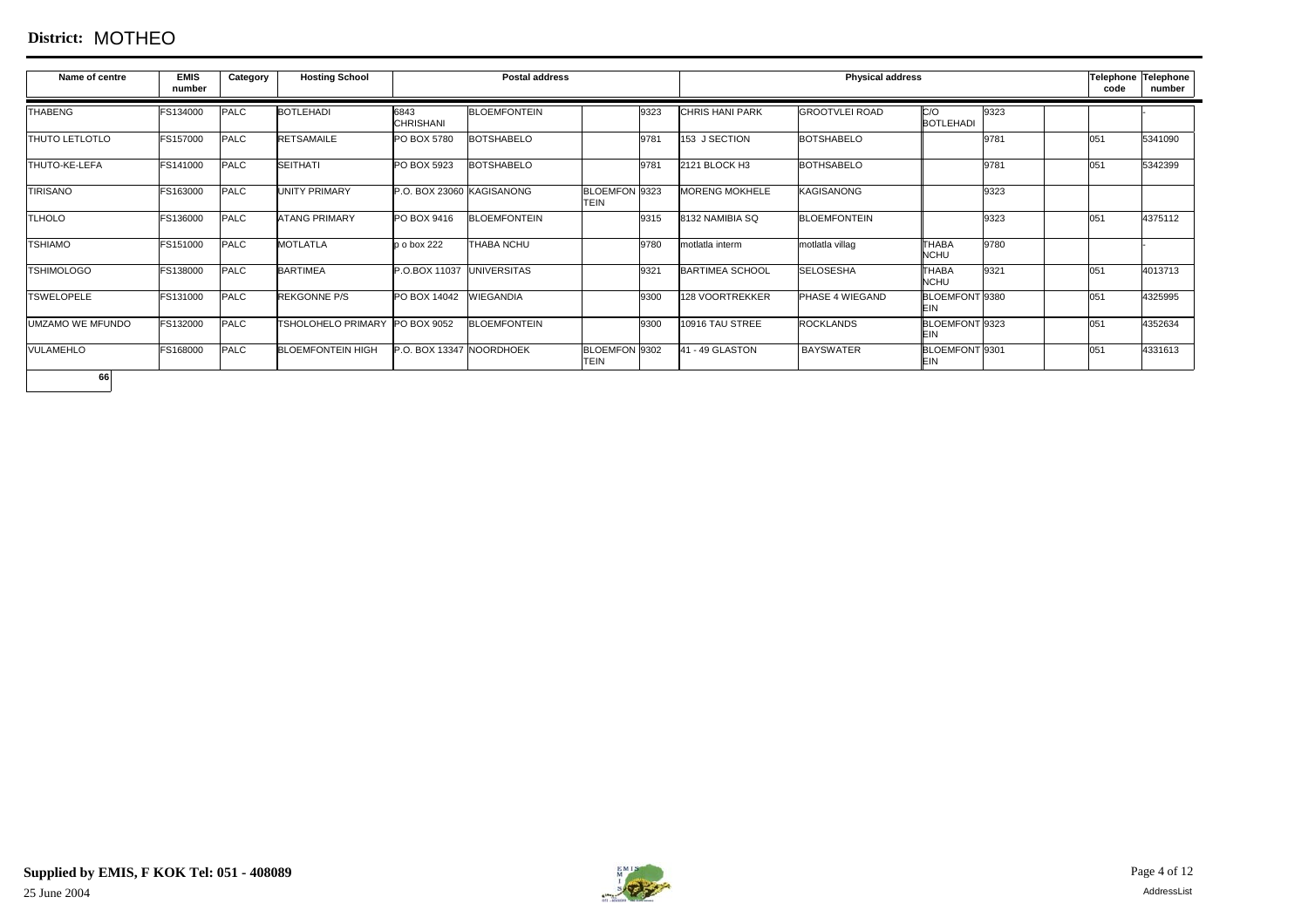# **District:** LEJWELEPUTSWA

| Name of centre                                      | <b>EMIS</b><br>number | Category    | <b>Hosting School</b>                  |                   | <b>Postal address</b> |                              |      |                        | <b>Physical address</b> |                              |      | code | Telephone Telephone<br>number |
|-----------------------------------------------------|-----------------------|-------------|----------------------------------------|-------------------|-----------------------|------------------------------|------|------------------------|-------------------------|------------------------------|------|------|-------------------------------|
| <b>BM MOKOTJO</b>                                   | FS060002              | <b>PALS</b> |                                        | <b>PO BOX 720</b> | <b>ODENDAALSRUS</b>   |                              | 9480 | 4989 K6                | <b>KUTLOANONG</b>       | ODENDAALS 9480<br><b>RUS</b> |      | 057  | 3610871                       |
| <b>BRONVILLE</b>                                    | FS098000              | PALC        | BRONVILLE SECONDARY PO BOX 88088       |                   | <b>BRONVILLE</b>      | <b>WELKOM</b>                | 9473 | CNR BAREND AND         | <b>BRONVILLE</b>        | <b>WELKOM</b>                | 9473 | 057  | 3941520                       |
| <b>COSMOS INSPIRATION</b><br><b>TRAINING CENTRE</b> | FS149000              | <b>PVT</b>  |                                        | p o box 1831      | WELKOM                |                              |      | african rainbow        | arm 4 shaft 1           | <b>WELKOM</b>                |      |      | lo.                           |
| <b>DIKGUTSANENG</b>                                 | FS096000              | PALC        | <b>MOSO</b>                            | PO BOX 348        | <b>HENNENMAN</b>      |                              | 9445 | 1135 PHOMOLONG         | <b>HENNENMAN</b>        |                              | 9445 |      | 5745241                       |
| <b>GONTSE</b>                                       | FS117000              | PALC        | RHEEDERSPARK                           | PO BOX 2593       | WELKOM                |                              | 9460 | 54 LINDSAY ROAD        | WELKOM                  |                              | 9460 |      |                               |
| <b>IMPUCUKO</b>                                     | FS060001              | <b>PALS</b> |                                        | PO BOX 657        | ODENDAALSRUS          |                              | 9480 | 208 NZIMANDE ST        | <b>BLOCK 1 KUTLWAN</b>  |                              | 9480 | 057  | 3610510                       |
| <b>ITSHEBELETSENG</b>                               | FS065000              | PALC        | <b>TSHERELETSO</b>                     | PO BOX 71         | ALLANRIDGE            |                              | 9490 | 378 REUBEN STRE        | <b>NYAKALLONG</b>       |                              | 9490 | 057  | 4513427                       |
| <b>KGOTSONG</b>                                     | FS048000              | PALC        | <b>LETLOTLO NALEDI</b>                 | <b>PO BOX 798</b> | <b>BOTHAVILLE</b>     |                              | 9660 | 634 MOKGAGE STR        | KGOTSONG LOC.           |                              | 9660 | 056  | 5157698                       |
| LE-ORE                                              | FS031000              | PALC        | <b>REFIHLETSE</b>                      | PO BOX 54         | VERKEERDEVLEI         |                              | 9401 | 223 BANYANE STR        | <b>TSHEPONG</b>         |                              | 9401 | 051  | 8411186                       |
| LERE                                                | FS062000              | PALC        | MAGAKAJANE                             | PO BOX 45         | <b>BULTFONTEIN</b>    |                              | 9670 | CNR BAROLONG &         | <b>BULTFONTEIN</b>      |                              | 9670 | 0525 | 8533114                       |
| <b>LETJHABILE</b>                                   | FS095000              | PALC        | LEBOGANG                               | PO BOX 40101      | <b>WELKOM</b>         |                              | 9463 | <b>LEBOGANG SECTIO</b> | <b>MOTSETHABONG</b>     |                              | 9463 |      | 3962584                       |
| <b>MAJWEMASWEU</b>                                  | FS028000              | PALC        | <b>BRANTFORT PUBLIC</b>                | PO BOX 112        | <b>BRANDFORT</b>      |                              | 9400 | 574 SEGALO STR         | <b>MAJWEMASOEU</b>      | BRANDFORT 9400               |      | 051  | 8212494                       |
| MAMAHABANE                                          | FS049000              | PALC        | <b>MATSERIPE</b>                       | PO BOX 283        | VENTERSBURG           |                              | 9450 | 1317 MAMAHABANE        | <b>VENTERSBURG</b>      |                              | 9450 | 057  | 6514602                       |
| <b>MATLAFATSO</b>                                   | FS188000              | PALC        | <b>ONS ANKER</b>                       | P.O. BOX 165      | <b>HENNENMAN</b>      |                              | 9445 | ONS ANKER FARM         | <b>HENNENMAN</b>        |                              | 9445 |      | 5731711                       |
| <b>MELODING</b>                                     | FS097000              | PALC        | <b>MELODING</b>                        | PO BOX 413        | <b>VIRGINIA</b>       |                              | 9430 | 2874 STILTE PAR        | <b>MELODING TOWNSH</b>  | <b>VIRGINIA</b>              | 9430 | 057  | 2151246                       |
| MOMAGANANG                                          | FS032000              | PALC        | <b>REGOMODITSWE</b>                    | PO BOX 1328       | <b>HERTZOGVILLE</b>   |                              | 9482 | MALEBOGO ROAD          | <b>MALEBOGO</b>         | HERTZOGVI 9482<br>ЦE         |      | 053  | 4219568                       |
| <b>MONAMOLEDI</b>                                   | FS114000              | PALC        | ARAMELA COMBIINED                      | PO BOX 104        | <b>BOSHOF</b>         |                              | 8340 | 154 MOOPELA STR        | <b>SERETSE LOCATIO</b>  | <b>BOSHOF</b>                | 8340 | 053  | 5410452                       |
| <b>MOTSWEDING</b>                                   | FS187000              | <b>PALC</b> | <b>ITOKISETSENG</b><br><b>COMBINED</b> | P.O. BOX 197      | WESSELSBRON           |                              | 9680 | SANNIESRUS FARM        | WESSELSBRON             |                              | 9680 | 057  | 8998226                       |
| <b>MPHO</b>                                         | FS189000              | PALC        | <b>TATAISO</b>                         | P.O. BOX 5217     | <b>WESSELSBRON</b>    |                              | 9680 | 3814 MOEDING ST        | <b>MONYAKENG</b>        | WESSELSBR 9680<br>ON         |      | 057  | 8998051                       |
| <b>PUSELETSO</b>                                    | FS147000              | <b>PALC</b> | <b>PABALLONG</b>                       | p o box 4286      | <b>WELKOM</b>         |                              | 9460 | <b>ALMA ROAD</b>       | PABALLONG VILLA         | <b>WELKOM</b>                | 9460 | 072  | 1404292                       |
| <b>RATANG - THUTO</b>                               | FS186000              | PALC        | <b>THUSONG</b>                         | P.O. BOX 123      | <b>HOOPSTAD</b>       |                              | 9479 | <b>HELPMEKAR FARM</b>  | <b>HOOPSTAD</b>         |                              | 9479 | 053  | 4441719                       |
| <b>RATEGA</b>                                       | FS113000              | PALC        | <b>TSHOMARELO</b>                      | PO BOX 3          | <b>DEALESVILLE</b>    |                              | 9348 | 372 POTLAKI            | TSHWARAGANANG           | DEALESVILL 9348              |      | 051  | 8110263                       |
| <b>REA AHA</b>                                      | FS064000              | PALC        | NALEDI YA BOTJHABELA PO BOX243         |                   | <b>WINBURG</b>        |                              | 9420 | 1094 MAKELEKETA        | <b>MAKELEKETLA</b>      |                              | 9420 | 051  | 8811369                       |
| <b>RELEBOGILE</b>                                   | FS110000              | PALC        | KAGISANO COMBINED<br><b>SCHOOL</b>     | <b>PO BOX 167</b> | <b>SOUTPAN</b>        |                              | 9356 | 167 NTHUNYA ST         | <b>IKGOMOTSENG</b>      |                              | 9356 | 051  | 8311171                       |
| <b>RETSWELLETSE</b>                                 | FS063000              | PALC        | OBONENG                                | <b>PO BOX 367</b> | <b>THEUNISSEN</b>     |                              |      | 670 MASILO TOWN        | <b>THEUNISSEN</b>       |                              | 9410 |      | I٥                            |
| <b>SEKOLO</b>                                       | FS063001              | <b>PALS</b> | <b>RETSWELLETSE</b>                    | P/BAG X 35        | WELKOM                |                              | 9460 | <b>SAND VET</b>        | <b>WELKOM</b>           |                              | 9460 | 057  | 3542147                       |
| <b>SENKHOANE</b>                                    | FS100000              | PALC        | <b>LEPHOLA</b>                         | PO BOX 40043      | <b>WELKOM</b>         |                              | 9463 | 8212 NKOANE ROA        | P O MOTSETHABON         |                              | 9463 | 057  | 3961651                       |
| <b>SETJHABA</b>                                     | FS060000              | PALC        | <b>KHOTSONG</b>                        | PO BOX 657        | <b>KUTLOANONG</b>     | ODENDAAL 9480<br><b>SRUS</b> |      | 720 BLOCK 7            | <b>KUTLOANONG</b>       | ODENDAALS 9480<br><b>RUS</b> |      | 057  | 3610512                       |

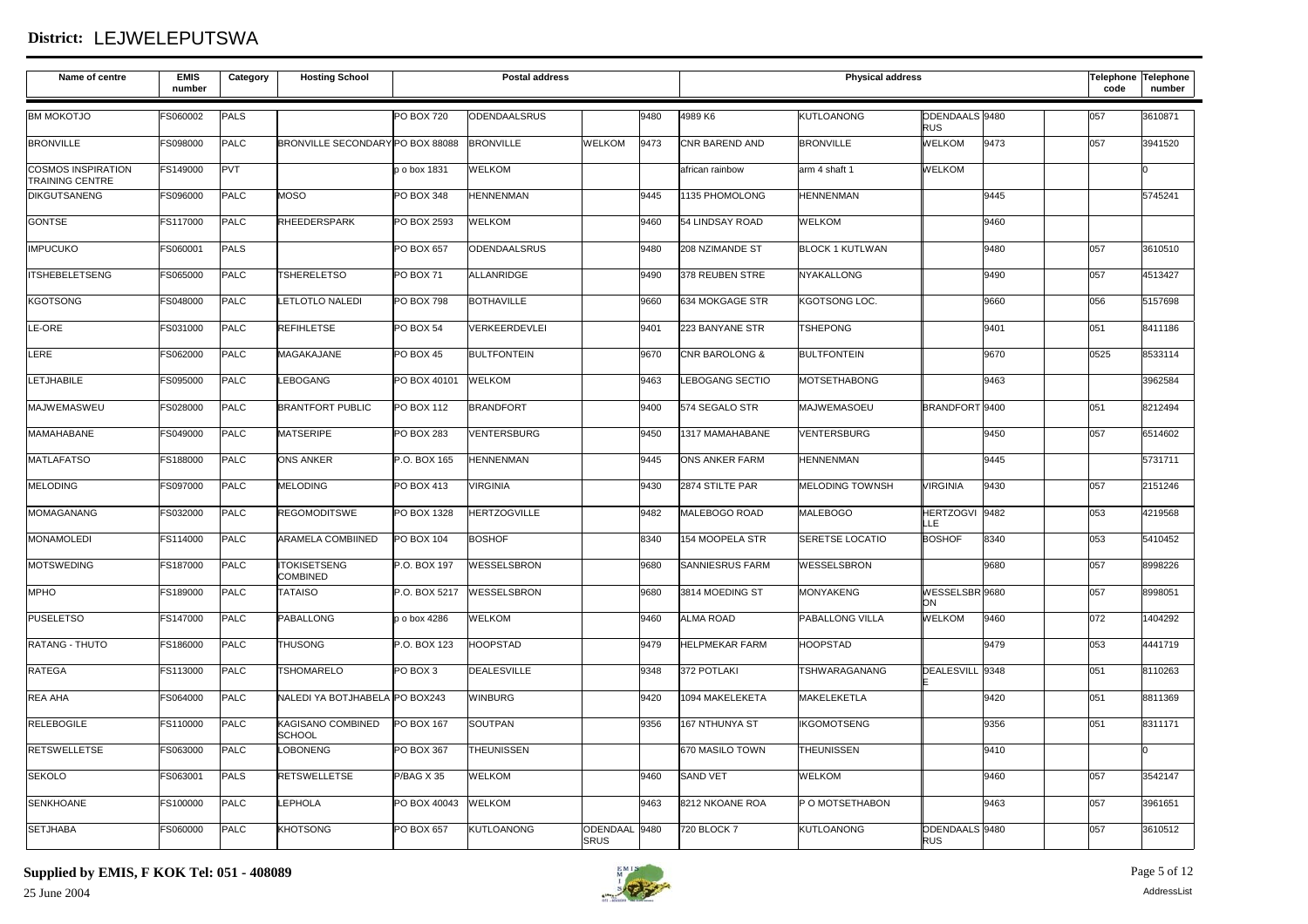## **District:** LEJWELEPUTSWA

| Name of centre                                  | <b>EMIS</b><br>number | Category    | <b>Hosting School</b> |                           | <b>Postal address</b> |                              |      |                      | <b>Physical address</b> |                              |      | code | Telephone Telephone<br>number |
|-------------------------------------------------|-----------------------|-------------|-----------------------|---------------------------|-----------------------|------------------------------|------|----------------------|-------------------------|------------------------------|------|------|-------------------------------|
| <b>THUSANANG-BAHALE</b>                         | FS172000              | <b>PALC</b> | <b>BOIKUTLO</b>       | P.O. BOX 18031 BOTHAVILLE |                       |                              | 9660 | 6149 KGOTSONG V      | <b>BOTHAVILLE</b>       |                              | 9660 | 056  | 5158411                       |
| <b>TIA KENI</b>                                 | FS101000              | <b>PALC</b> | <b>NANABOLELA</b>     | PO BOX 40101              | <b>WELKOM</b>         |                              | 9463 | <b>KOTELA STREET</b> | <b>SUNRISE VIEW</b>     | <b>WELKOM</b>                | 9463 | 057  | 3969097                       |
| <b>TIKWE</b>                                    | FS097001              | <b>PALS</b> | <b>HARMONY MINE</b>   | PO BOX 1                  | <b>HARMONY MINE</b>   | <b>VIRGINIA</b>              | 9430 | 369 KOPANONG ST      | <b>MELODING</b>         | <b>VIRGINIA</b>              | 9430 | 057  | 2152443                       |
| <b>TLAMANANG</b>                                | FS066000              | <b>PALC</b> | <b>TIKWANA</b>        | PO BOX 91                 | <b>HOOPSTAD</b>       |                              | 9479 | 653 RASELLO STR      | <b>TIKWANA TOWNSHI</b>  | <b>HOOPSTAD</b>              | 9479 | 053  | 4442315                       |
| <b>TSAMAISO</b>                                 | FS148000              | <b>PALC</b> | <b>SANDVLIET</b>      | p o box 4596              | <b>WELKOM</b>         |                              | 9460 | sandvliet farm       | welkom                  |                              | 9460 | 057  | 3528287                       |
| <b>VIRGINIA REHABILITATION</b><br><b>CENTRE</b> | FS184000              | PVT         |                       | P/BAG X15                 | <b>VIRGINIA</b>       |                              |      |                      |                         |                              |      | 057  | 2123107                       |
| VUKUZENZELE                                     | FS099000              | <b>PALC</b> | <b>SETSHABELO</b>     | PO BOX 40072              | <b>WELKOM</b>         |                              | 9460 | 28588 DR T NDAK      | <b>THABONG</b>          | <b>WELKOM</b>                | 9463 | 057  | 3830118                       |
| <b>WESSELSBRON</b>                              | FS061000              | <b>PALC</b> | <b>KATOLOSO</b>       | PO BOX 363                | <b>WESSELSBRON</b>    |                              | 9680 | 1299 NALEDI SEC      | <b>MONYAKENG LOCAT</b>  |                              | 9680 | 057  | 8998000                       |
| <b>ZAMANI</b>                                   | FS185000              | <b>PALC</b> | <b>TS MATLALETSA</b>  | P.O. BOX 521              | <b>RESIDENSIA</b>     | ODENDAAL 9480<br><b>SRUS</b> |      | C/O ALTHEA & CE      | <b>RESIDENTIA</b>       | ODENDAALS 9480<br><b>RUS</b> |      | 057  | 3981606                       |
| 37                                              |                       |             |                       |                           |                       |                              |      |                      |                         |                              |      |      |                               |

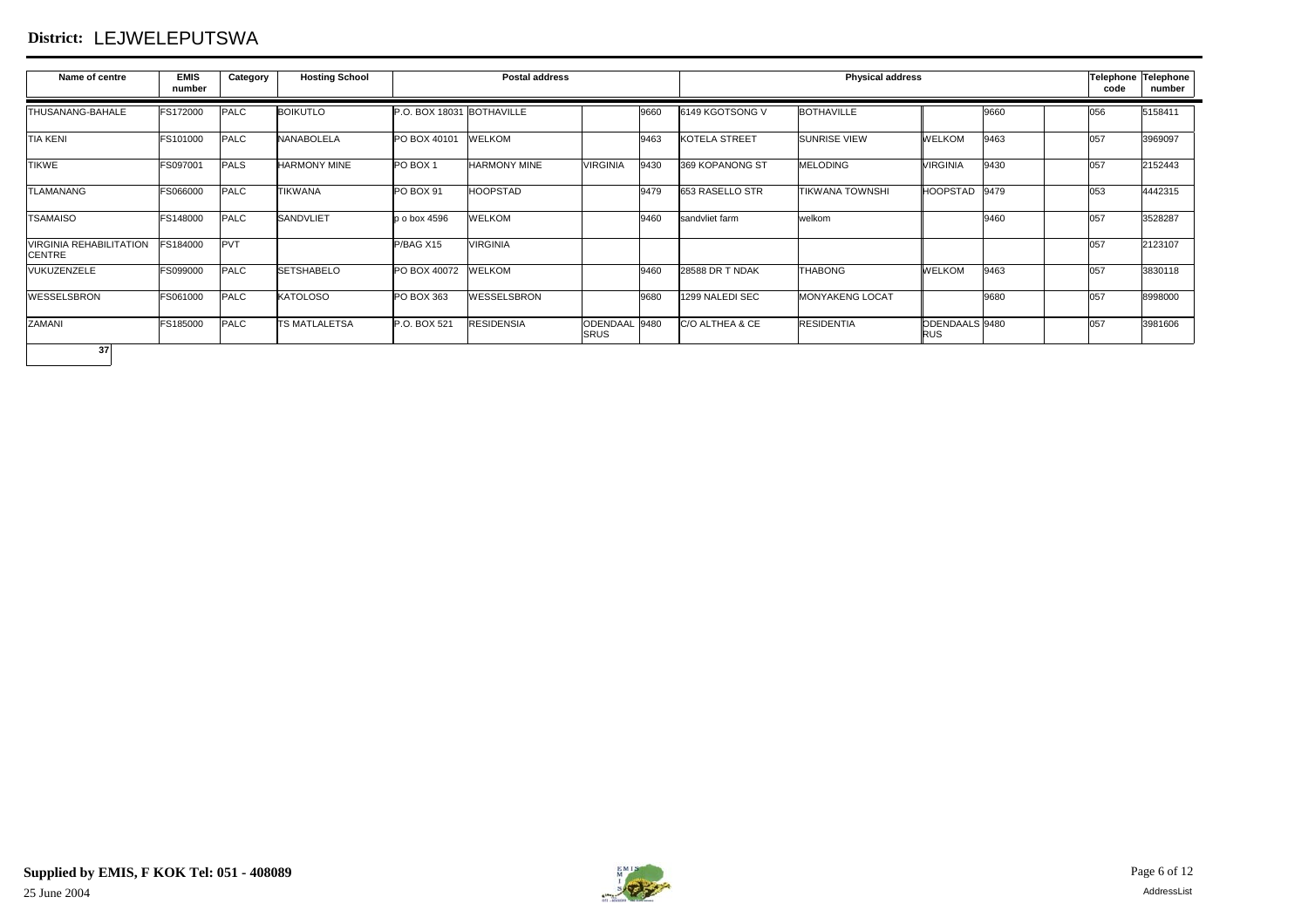#### **District:** THABO MOFUTSANYANA

| Name of centre          | <b>EMIS</b><br>number | Category    | <b>Hosting School</b>                  |                            | <b>Postal address</b>      |                               |      |                        | <b>Physical address</b> |                               |      | code | Telephone Telephone<br>number |
|-------------------------|-----------------------|-------------|----------------------------------------|----------------------------|----------------------------|-------------------------------|------|------------------------|-------------------------|-------------------------------|------|------|-------------------------------|
| <b>BODIBENG</b>         | FS069000              | <b>PALC</b> | <b>BODIBENG</b>                        | PRIVATE BAG<br>X81         | <b>WITSIESHOEK</b>         |                               | 9870 | <b>MARAKONG VILLAG</b> | <b>WITSIESHOEK</b>      |                               | 9870 | 058  | 7897011                       |
| <b>BOIKETLONG</b>       | FS070000              | <b>PALC</b> | TSEBO                                  | PRIVATE BAG<br>X81         | <b>WITSIESHOEK</b>         |                               | 9870 | <b>BOIKETLONG VILL</b> | <b>WITSIESHOEK</b>      |                               | 9870 | 058  | 7136521                       |
| <b>BOITEMOHO</b>        | FS006000              | <b>PALC</b> | <b>DITHOTANANEG</b>                    | PRIVATE BAG<br>X26         | <b>BETHLEHEM</b>           |                               | 9700 | <b>DITHOTANENG VIL</b> | QWA-QWA                 |                               | 9870 | 058  | 7130562                       |
| <b>BONAWENA</b>         | FS038000              | <b>PALC</b> | <b>WARDEN</b>                          | PO BOX 233                 | <b>WARDEN</b>              | PHUMELEL                      | 9890 | 231 EZENZELENI         | WARDEN                  |                               | 9890 | 058  | 6430462                       |
| <b>BOSELE</b>           | FS003000              | <b>PALC</b> | <b>ITHABISENG</b>                      | P/BAG X 26                 | <b>BETHLEHEM</b>           |                               | 9700 | <b>ITHABISENG SECO</b> | <b>MATWABENG</b>        | <b>SENEKAL</b>                | 9700 | 058  | 4814232                       |
| <b>DIKGAKENG</b>        | FS077000              | PALC        | <b>MATSIENG</b>                        | P. BAG X817                | <b>WITSIESHOEK</b>         |                               | 9870 | NALEDI VILLAGE         | <b>WITSIESHOEK</b>      |                               | 9870 | 058  | 7136521                       |
| <b>HOLEMA</b>           | FS107000              | PALC        | <b>REKGOTSOFETSE</b>                   | PRIVATE BAG<br>〈26         | <b>BETHLEHEM</b>           |                               | 9700 | <b>REKHOTSOFETSE S</b> | <b>PAUL ROUX</b>        |                               | 9700 | 058  | 7184786                       |
| <b>HOREBE</b>           | FS005000              | <b>PALC</b> | <b>CLARENS COMBINED</b>                | <b>BOX 32</b>              | <b>CLARENS</b>             |                               | 9700 | <b>KGUBETSOANA</b>     | <b>CLARENS</b>          |                               | 9707 | 158  | 2561322                       |
| <b>IKAGENG</b>          | FS064001              | PALS        |                                        | aventura aldam             | PRIVATE BAG X06            | <b>VENTERSB</b><br><b>URG</b> |      | <b>AVENTURA ALDAM</b>  | ventersburg             |                               | I٥   | 057  | 6520002                       |
| <b>IKATAMETSENG</b>     | FS080000              | <b>PALC</b> | THUTO-TSEBO                            | PO BOX 209                 | <b>LINDLEY</b>             |                               | 7630 | STAND NO. 1466         | NTHA LOCATION           |                               | 7630 | 058  | 4630215                       |
| <b>IKGOTHATSENG</b>     | FS5007000             |             | <b>MOEMANENG</b>                       | P O BOX 97                 | MARQUARD                   |                               |      | 407 MOEMANENG          | MARQUARD                |                               | 9610 |      | 9910342                       |
| <b>IKGOTHATSENG</b>     | FS057000              | PALC        | MOEMANENG PRIMARY                      | PO BOX 97                  | MARQUARD                   |                               | 9610 | 407 MOEMANENG L        | MARQUARD                |                               | 9610 | 051  | 9910342                       |
| <b>IKGWANTLELLE</b>     | FS179000              | <b>PALC</b> | LESAOANA                               |                            | P.O. BOX 13455 WITSIESHOEK |                               | 9870 | C/O LESAOANA P/        | <b>SEHLAJANENG VIL</b>  | WITSIESHO 9870<br>EK          |      |      | 7150748                       |
| <b>IKOTLOLLE</b>        | FS085000              | <b>PALC</b> | LERAPO                                 | PO BOX 174                 | <b>ARLINGTON</b>           |                               | 9602 | LERATSWANA LOCA        | <b>ALINGTON</b>         |                               | 9602 | 058  | 4530790                       |
| <b>IPATLELE LE SEDI</b> | FS043000              | PALC        | KGOLEDI YA MANKA<br><b>INTERMED</b>    | PO BOX 5668                | PHUTADITJHABA              |                               | 9866 | TEBANG-MAKOANE         | PHUTHADITJHABA          |                               | 9866 | 058  | 7107890                       |
| <b>KATLEHONG</b>        | FS009000              | <b>PALC</b> | <b>MANTSUBISE</b>                      | PO BOX 13850               | <b>WITSIESHOEK</b>         |                               | 9870 | NAMOHA VILLAGE         | QWA-QWA                 |                               | 9870 | 058  | 7136805                       |
| <b>KGANYA</b>           | FS002000              | <b>PALC</b> | <b>IMPUCUKO</b>                        | PRIVATE BAG<br>X26         | <b>BETHLEHEM</b>           |                               | 9700 | <b>BOHLOKONG VILLA</b> | <b>BETHLEHEM</b>        |                               | 9700 | 058  | 3035614                       |
| <b>KGOTSONG</b>         | FS008000              | <b>PALC</b> | <b>KGOTSONG</b>                        | PRIVATE BAG<br>X26         | <b>BETHLEHEM</b>           |                               | 9700 | PRIVATE BAG X84        | <b>WITSIESHOEK</b>      |                               | 9870 | 058  | 7130562                       |
| <b>KGWAPHOHA</b>        | FS183000              | <b>PALC</b> | MAJWENG PUBLIC FAM                     | P.O. BOX 17269 WITSIESHOEK |                            |                               | 9870 | <b>DIYATALAWA FARM</b> |                         |                               | 9870 |      |                               |
| <b>LEFALARONA</b>       | FS182000              | <b>PALC</b> | PHELLAPEDI FARM                        | P.O. BOX225                | PHELLAPEDI FARM            | <b>LINDLEY</b>                |      | SAMELOOP FARM          | <b>LINDLEY</b>          |                               | 9630 | 058  | 8631701                       |
| <b>LEHLASEDI</b>        | FS041000              | <b>PALC</b> | <b>MACHAEA</b>                         | PO BOX 14999               | PHUTHADITJHABA             | WITSIESHO 9866<br>EK          |      | <b>MACHAYA</b>         | <b>COMET VILLAGE</b>    | PHUTHADITJ 9866<br>HABA       |      |      | 7130239                       |
| <b>LERATONG</b>         | FS126000              | <b>PALC</b> | <b>ESIZIBENI</b>                       | PO BOX 27                  | <b>MEMEL</b>               |                               | 2970 | C/O ELIZABETH S        | <b>ZAMANI TOWNSHIP</b>  | MEMEL                         | 2970 | 058  | 924051                        |
| <b>LETSATSI</b>         | FS181000              | <b>PALC</b> | <b>MPHATLALATSANE</b>                  |                            | P.O. BOX 15380 WITSIESHOEK |                               |      | MPHATLALATSANE         | WITSIESHOEK             |                               |      |      | l٥                            |
| <b>MADIBOHO</b>         | FS067000              | <b>PALC</b> | <b>MADIBOHO</b>                        | P/BAG X81                  | WITSIESHOEK                |                               | 9870 | <b>BOLATA</b>          | PHAMONG VILLAGE         |                               | 9870 | 058  | 7136521                       |
| <b>MAHLASEDI</b>        | FS180000              | <b>PALC</b> |                                        | P/BAG X874                 | <b>WITSIESHOEK</b>         |                               |      | SEDIBENG WATER         | WITSIESHOEK             | PHUTHADITJ9870<br><b>HABA</b> |      | 058  | 7131352                       |
| <b>MANGAUNG A</b>       | FS071000              | <b>PALC</b> | <b>MANGAUNG</b><br><b>INTERMEDIATE</b> | PO BOX 10738               | <b>MOKODUMELA</b>          | PHUTHADIT 9868<br>JHABA       |      | <b>MANGAUNG VILLAG</b> | <b>MOKODUMELA</b>       |                               | 9868 | 058  | 7896070                       |
| <b>MASHAENG</b>         | FS004000              | <b>PALC</b> | <b>IPOKELLENG</b><br>SECONDARY         | P/BAG X26                  | <b>BETHLEHEM</b>           |                               | 9700 | <b>C/O IPOKELLENG</b>  | NO 5 MASAENG            | FOURIESBU 9725<br>RG          |      | 058  | 2230534                       |
| <b>MATHUWATHABA</b>     | FS178000              | <b>PALC</b> |                                        | P/BAG X847                 | <b>WITSIESHOEK</b>         | PHUTHADIT<br><b>JHAB</b>      |      | DEPARTMENT OF W        | WITSIESHOEK             |                               |      | 058  | 7130313                       |

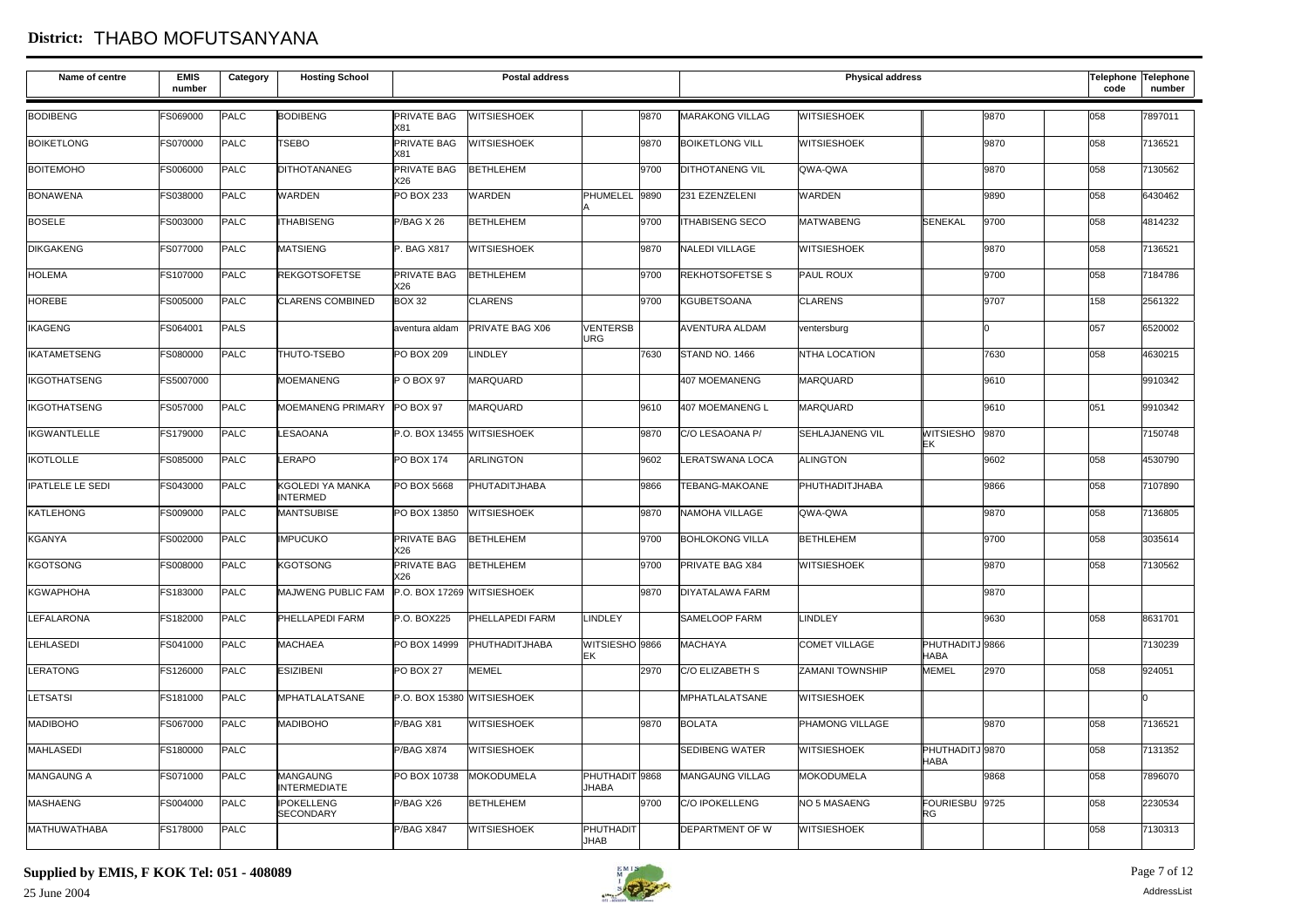#### **District:** THABO MOFUTSANYANA

| Name of centre         | <b>EMIS</b><br>number | Category | <b>Hosting School</b>                      |                           | <b>Postal address</b> |                              |      |                        | <b>Physical address</b> |                                 |      | code  | Telephone Telephone<br>number |
|------------------------|-----------------------|----------|--------------------------------------------|---------------------------|-----------------------|------------------------------|------|------------------------|-------------------------|---------------------------------|------|-------|-------------------------------|
| <b>MATSEBO</b>         | FS177000              | PALC     | MAFIKA-DITSHIU P.                          | <b>P.BAG X817</b>         | <b>WITSIESHOEK</b>    |                              | 9870 | <b>C/O MAFIKA DITS</b> | <b>TSEKI VILLAGE</b>    | MAGISTRAT 9870<br>E COUR        |      |       |                               |
| <b>MATSEBO</b>         | FS 177000             |          | <b>MAFIKA DITSHIU JP</b><br><b>SCHOOL</b>  | PRIVATE BAG<br>817        | <b>WITSIESSHOEK</b>   |                              |      | <b>C/O MAFIKA DITS</b> | <b>JP SCHOOL</b>        | <b>TSEKI</b><br><b>VILLAGE</b>  | 9870 |       |                               |
| <b>MEHLODING</b>       | FS072000              | PALC     | MEHLODING JP SCHOOL                        | PO BOX 18055              | <b>ROCKLANDS</b>      | BLOEMFON 9870<br><b>TEIN</b> |      | C/O MEHLODING P        | <b>BOLATA VILLAGE</b>   | WITSIESHO 9315<br>EΚ            |      | 058   | 7136521                       |
| <b>MENYATSO</b>        | FS084000              | PALC     | THEBE PUBLIC SCHOOL                        | PO BOX 113                | PETRUS STEYN          |                              | 9640 | 544 MAMAFUBEDU         | PETRUS STEYN            |                                 | 9640 | 058   | 8713140                       |
| <b>MOHLODI</b>         | FS042000              | PALC     | KOOS MOTA<br><b>INTERMEDIATE</b>           | PO BOX 2636               | <b>TSESENG</b>        | WITSIESHO 9870<br>FK         |      | <b>TSESENG VILLAGE</b> | C/O KOOS MOTA           | INTERMEDIA 9870<br><b>TE SC</b> |      | 058   | 7210144                       |
| <b>MOHLODING</b>       | FS039000              | PALC     | <b>THABA BOSIU</b><br><b>COMBINED</b>      | PO BOX 13179              | <b>WITSIESHOEK</b>    |                              | 9870 | <b>THABABOSIU</b>      | <b>WITSIESHOEK</b>      |                                 | 9870 | 058   | 7210134                       |
| <b>MOPELI ROYAL</b>    | FS045000              | PALC     | <b>RANTSANE</b>                            | PO BOX 5649               | PHUTHADITJHABA        |                              | 9866 | <b>MAKWANE VILLAGE</b> | PHUTHADITJHABA          |                                 | 9866 | 01438 | 34                            |
| <b>MOSHWESHWE</b>      | FS044000              | PALC     | MOHALE INTERMEDIATE PO BOX 13873           |                           | <b>WITSIESHOEK</b>    |                              | 9870 | <b>MAKENENG VILLAG</b> | <b>WITSIESHOEK</b>      |                                 | 9870 | 058   | 7128297                       |
| <b>MOTJHOTJHONONO</b>  | FS176000              | PALC     | <b>PHAHAMENG</b>                           | P.O. BOX 5855             | PHUTHADITJHABA        |                              | 9866 | <b>41 MASALENG VIL</b> | PHUTHADITJHABA          |                                 | 9866 | 058   | 7892564                       |
| NQOBA ADULT CENTRE     | FS105000              | PALC     | <b>THEMBIMFUNDO</b><br><b>PRIMARY</b>      | PO BOX 693                | VREDE                 |                              | 9835 | 1927 SHABANGU S        | <b>THEMBALIHLE</b>      | <b>VREDE</b>                    | 9835 | 05891 | 9132415                       |
| PALESA YA RONA         | FS076000              | PALC     | LETSIBOLO COMBINED                         | <b>BOX 17309</b>          | <b>WITSIESHOEK</b>    |                              | 9870 | C/O LETSIBOLO S        | <b>REVERSIDE LOCAT</b>  | WITSIESHO 9870<br>IEK           |      | 058   | 7136319                       |
| PHALOLE                | FS056000              | PALC     | <b>TLOTLISONG</b>                          | <b>PO BOX 489</b>         | <b>FICKSBURG</b>      |                              | 9730 | C/O TLOTLISONG         | <b>CROSS ROAD</b>       | MEQHELEN 9730                   |      | 051   | 9381275                       |
| <b>PHAMONG</b>         | FS073000              | PALC     | PHAMONG JUNIOR<br>PRIMARY                  | PO BOX 19075              | <b>WITSIESHOEK</b>    |                              | 9870 | <b>BOLATA VILLAGE</b>  | <b>WITSIESHOEK</b>      |                                 | 9870 | 058   | 713621                        |
| PHAPHAMANG             | FS007000              | PALC     | <b>SETSOTO</b><br><b>INTERMEDIATE</b>      | <b>P/BAG X868</b>         | WITSIESHOEK           |                              |      | <b>TSEKI VILLAGE</b>   | QWA-QWA                 |                                 | 9870 | 058   | 7893003                       |
| <b>PHATSIMA</b>        | FS133000              | PALC     | <b>TSEBONG</b>                             | <b>P.BAG X817</b>         | <b>HARRISMITH</b>     |                              | 9880 | C/O BOIPOPO SCH        | <b>TSIAME B</b>         | HARRISMITH 9870                 |      | 058   | 6352430                       |
| PHUTHADITJHABA         | FS074000              | PALC     | PHUTHADITJHABA<br><b>INTERMEDIA</b>        |                           | WITSIESHOEK           |                              | 9870 | 1652 HLASA             | PHUTHADITJHABA          |                                 | 9870 | 058   | 7136521                       |
| QWA QWA                | FS068000              | PALC     | QWAQWA<br><b>INTERMEDIATE</b>              | <b>PRIVATE BAG</b><br>X81 | WITSIESHOEK           |                              | 9870 | <b>MAMMOKHO</b>        | <b>BEIRUT LOCATION</b>  |                                 | 9870 | 058   | 7136521                       |
| <b>RE HATELA PELE</b>  | FS145000              | PALC     | <b>STEILFONTEIN</b><br><b>INTERMEDIATE</b> | p o box 166               | <b>PETRUS STEYN</b>   |                              | 9640 | steilfontein fa        | petrus steyn            |                                 | 9640 |       |                               |
| <b>REAHOLA</b>         | FS075000              | PALC     | PHUTHADITJHABA                             | PO BOX 5256               | PHUTHADITJHABA        |                              | 9866 | STAND NO 2990          | <b>MAMPOI STREET</b>    | PHUTHADITJ 9866<br>HABA         |      | 058   | 7136521                       |
| <b>REKGATHALLENG</b>   | FS175000              | PALC     |                                            | P.O. BOX 228              | VREDE                 |                              |      | <b>ROADSIDE FARM</b>   | <b>VREDE</b>            |                                 |      |       |                               |
| SEINODI                | FS001000              | PALC     | <b>MAKGALANENG</b>                         | PO BOX 13627              | <b>WITSIESHOEK</b>    |                              | 9870 | MAKGALOANENG FP        | <b>MAKGALANENG VIL</b>  | WITSIESHO 9870<br>EK            |      | 058   | 7136920                       |
| <b>THABANG LE RONA</b> | FS144000              | PALC     | <b>BLUEGUMBOSCH</b><br><b>PRIMARY</b>      | p o box 817               | PHUTHADITJHABA        |                              | 9870 | bluegumbosch           | phuthaditjhaba          |                                 | 9870 | 058   | 7184700                       |
| <b>THAHAMESO</b>       | FS129000              | PALC     | <b>DIPELANENG</b><br><b>INTERMEDIATE</b>   | PRIVATE BAG<br>X 2        | <b>BETHLEHEM</b>      |                              | 9700 | 269 TLHOLONG LO        | <b>KESTELL</b>          |                                 | 9700 | 058   | 3035614                       |
| TIISETSANG - THUTONG   | FS040000              | PALC     | <b>TSHIRELA</b>                            | <b>P/BAG X 817</b>        | WITSIESHOEK           |                              | 9870 | C/O TSHIRELA S/        | <b>THABANA TSOANA</b>   | WITSIESHO 9870<br>IEK           |      | 058   | 7896410                       |
| <b>TJHESEHO</b>        | FS081000              | PALC     | <b>PETSANA</b>                             | <b>PO BOX 20</b>          | REITZ                 |                              | 9810 | <b>SCHOOL STREET</b>   | <b>REITZ</b>            |                                 | 9810 | 058   | 8631151                       |
| <b>TSOHANG</b>         | FS046000              | PALC     | PHETA                                      | PRIVATE BAG<br>×я         | WITSIESHOEK           |                              | 9870 | MOEDING VILLAGE        | <b>WITSIESHOEK</b>      |                                 | 9870 |       | 7897085                       |
| <b>TSWELANG PELE</b>   | FS139000              | PALC     | MAKHETHENG                                 | PO BOX 10385              | <b>MOKODUMELA</b>     |                              | 9868 | <b>LEJOANENG VILLA</b> | <b>TSESENG</b>          |                                 | 9868 |       |                               |
| <b>UBHAQA</b>          | FS037000              | PALC     | <b>INTABAZWE</b>                           | PO BOX 91                 | <b>HARRISMITH</b>     |                              | 9880 | <b>C/O INTABAZWE S</b> | 909 MAPHALALA D         | INTABAZWE 9880<br>LOCAT         |      | 058   | 6223385                       |

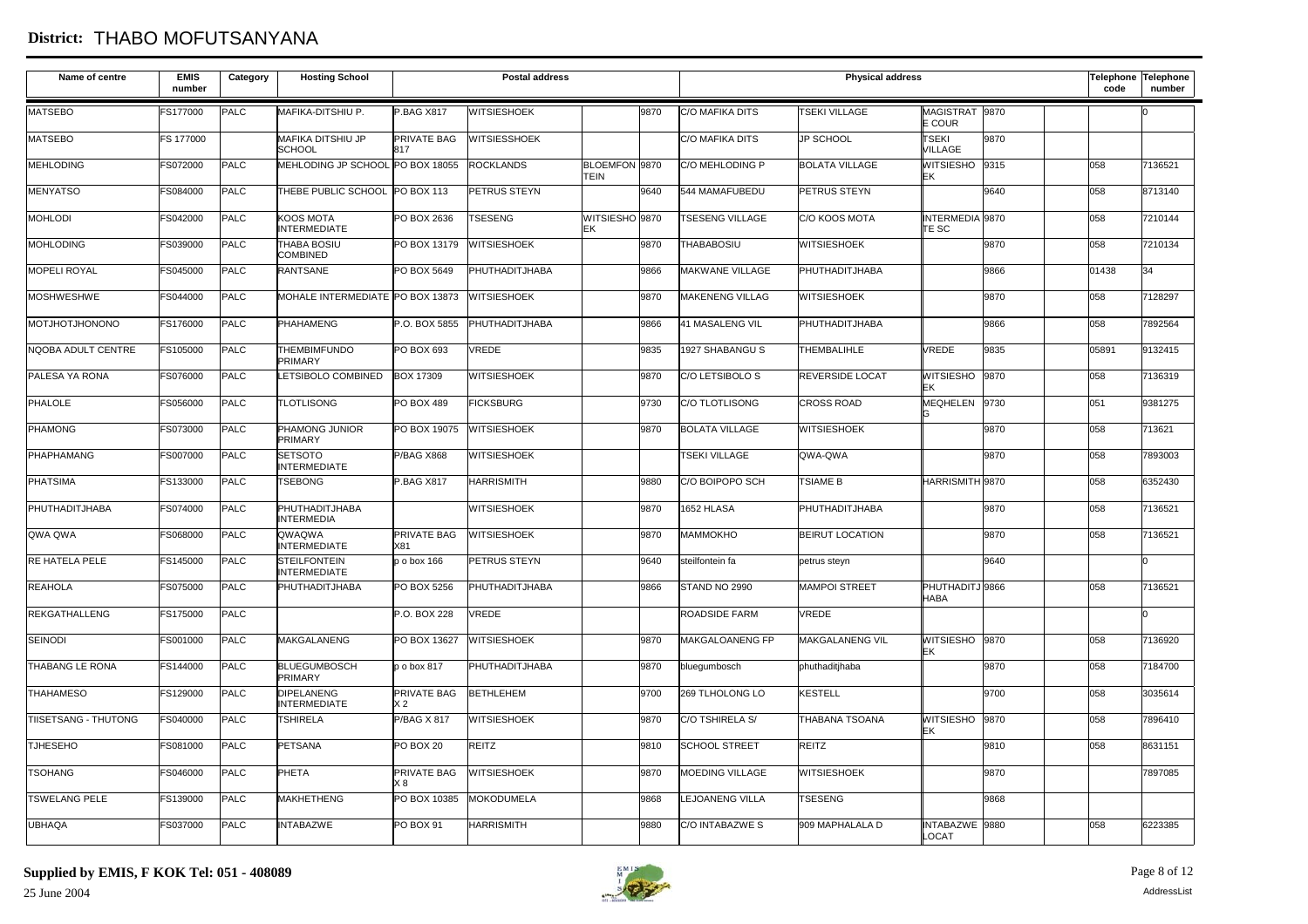## **District:** THABO MOFUTSANYANA

| Name of centre | EMIS<br>number | Category | <b>Hosting School</b> | <b>Postal address</b> | <b>Physical address</b> | <b>Tolonk</b><br>hane<br>cod | Telephone<br>number |
|----------------|----------------|----------|-----------------------|-----------------------|-------------------------|------------------------------|---------------------|
| OC.            |                |          |                       |                       |                         |                              |                     |

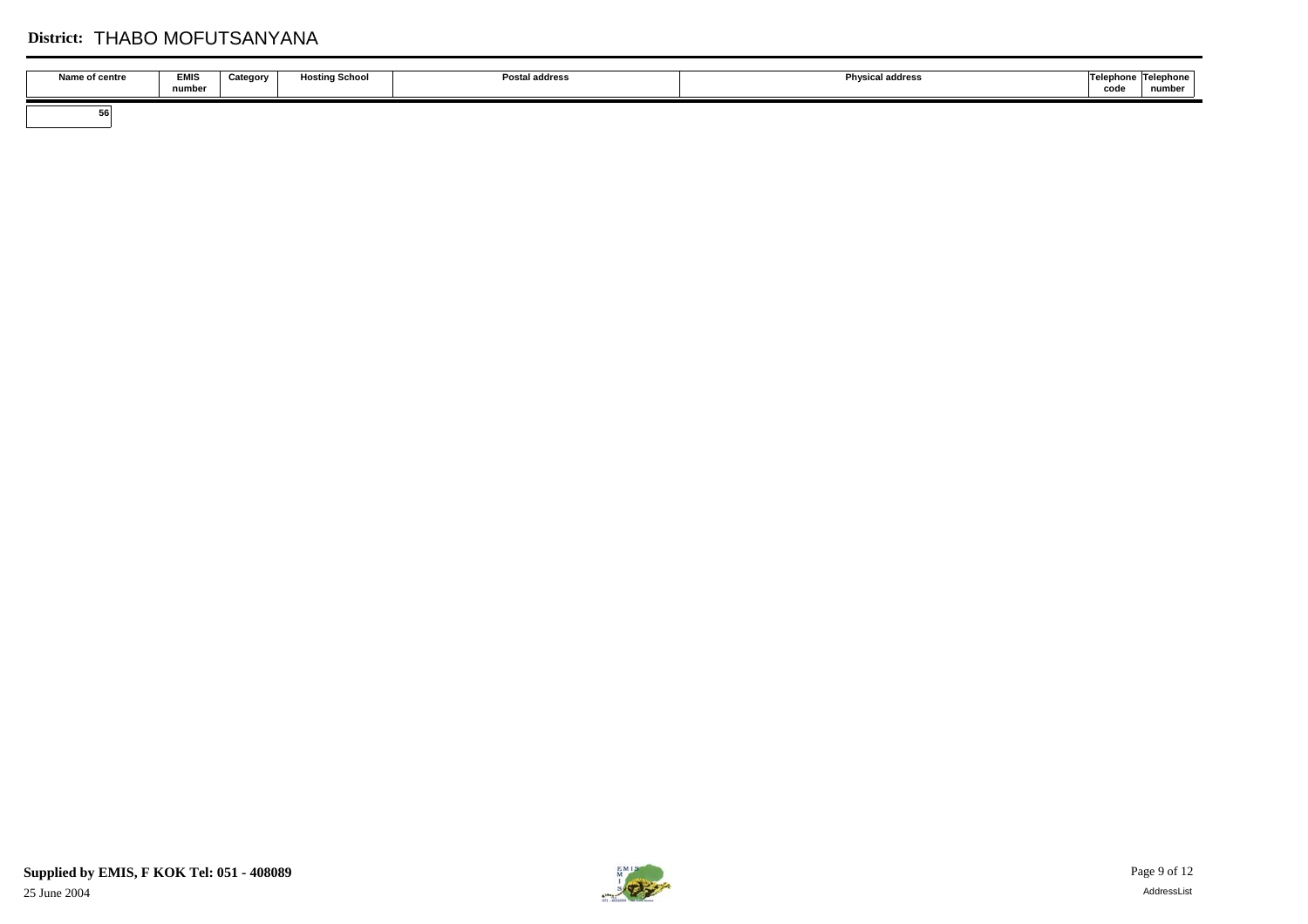## **District:** NORTHERN FREE STATE

| Name of centre         | <b>EMIS</b><br>number | Category    | <b>Hosting School</b>                      |                          | <b>Postal address</b> |               |      |                        | <b>Physical address</b> |                  |      | Telephone Telephone<br>code | number  |
|------------------------|-----------------------|-------------|--------------------------------------------|--------------------------|-----------------------|---------------|------|------------------------|-------------------------|------------------|------|-----------------------------|---------|
| <b>BOITUMELA</b>       | FS174000              | PALC        | <b>MOEPENG</b><br><b>INTERMEDIATE</b>      | P.O. BOX 5002            | LENGAU                | KROONSTA 9499 |      | 1504 ROBERT SEL        | <b>SEEISOVILLE</b>      | KROONSTA 9499    |      | 056                         | 2181387 |
| <b>BRENTPARK</b>       | FS050001              | PALC        | <b>RELEBOHILE</b><br><b>INTERMEDIATE</b>   | P O BOX 863              | <b>KROONSTAD</b>      |               |      | <b>BRIERLEY STREET</b> | <b>KGIBA STREET</b>     | <b>MAOKENG</b>   | 9499 | 056                         | 2141361 |
| <b>CLYDESDALE</b>      | FS093001              | PALC        | <b>SAKUBUSHA</b>                           | PO BOX 1238              | <b>SASOLBURG</b>      |               | 1947 | 1441 GROBLER ST        | <b>SASOLBURG</b>        |                  | 1947 | 016                         | 9761170 |
| <b>HEILBRON</b>        | FS089000              | PALC        | PHIRITONA SECONDARY PO BOX 365             |                          | <b>HEILBRON</b>       |               | 9650 | 1002 KGWARE STR        | PHIRITONA LOCAT         | <b>HEILBRON</b>  | 9650 | 05889                       | 8521133 |
| <b>LEHLOHONOLO</b>     | FS082000              | PALC        | THAROLLO PRIMARY                           | <b>PO BOX 283</b>        | <b>STEYNSRUS</b>      |               | 9515 | 94 MATLWANG-TLW        | PHIRITONA               | <b>STEYNSRUS</b> |      | 056                         | 4710172 |
| LENGAU                 | FS047000              | PALC        | PHOMOLONG PUBLIC                           | PO BOX 5042              | <b>KROONSTAD</b>      |               | 9503 | 2139 SEVENTH AV        | PHOMOLONG               | KROONSTA 9503    |      | 0562                        | 2141431 |
| <b>MAFAHLANENG</b>     | FS079000              | PALC        | TSHEDISO-XOLANI                            | PO BOX 96                | <b>TWEELING</b>       |               | 9820 | 165 MOKOENA ST         | <b>TWEELING</b>         |                  | 9820 | 05888                       | 88736   |
| <b>MASILO</b>          | FS093000              | PALC        | <b>REFENGKGOTSO</b><br><b>COMMUNITY</b>    | PO BOX 14                | <b>DENEYSVILLE</b>    |               | 1932 | 906 REFENGKGOTS        | <b>REFENGKGOTSO</b>     |                  | 1932 | 016                         | 3711526 |
| <b>MATETE MATCHES</b>  | FS171000              | PALC        | <b>MATETE MATCHES</b><br>S.C.C.            | P.O. BOX 552             | <b>KROONSTAD</b>      |               | 9499 | C/O MATETE & SC        | <b>MAOKENG</b>          | KROONSTA 9499    |      | 056                         | 2123445 |
| <b>MOLISE-TLALE</b>    | FS090001              | PALC        | BARNARD MOLOKOANE PO BOX 380               |                          | <b>PARYS</b>          |               | 9585 | 1068 KOALANE ST        | <b>TUMAHOLE</b>         | <b>PARYS</b>     | 9585 | 056                         | 8198069 |
| <b>MOQHAKA</b>         | <b>FS170000</b>       | PALC        | <b>MOTSWELA</b><br><b>SECONDARY</b>        | P.O. BOX 5328            | LENGAU                | KROONSTA 9503 |      | 11481 MOTSWELA         | <b>GELUKWAARTS</b>      | KROONSTA 9503    |      | 056                         | 2181188 |
| <b>MOTHEBE</b>         | FS092000              | PALC        | <b>DIBASEHOLO</b>                          | PO BOX 23                | <b>KOPPIES</b>        |               | 9570 | <b>738 CHURCH STRE</b> | <b>KWAKWATSI</b>        | <b>KOPPIES</b>   | 9540 | 056                         | 7771721 |
| <b>NG NOORD</b>        | FS086002              | PALC        | <b>VAALPARK HIGH</b>                       | P.O.BOX 62055 VAALPARK   |                       |               | 9570 | <b>LANGEBERG STREE</b> | <b>VAALPARK</b>         | <b>SASOLBURG</b> |      | 016                         | 9712025 |
| <b>NGWATHE</b>         | FS051000              | PALC        | SHS MOFUBE PUBLIC                          | PO BOX 241               | <b>EDENVILLE</b>      |               | 9535 | 968 NGWATHE LOC        | <b>EDENVILLE</b>        |                  | 9535 | 056                         | 6310492 |
| <b>NTHAKGA</b>         | FS088000              | PALC        | KEARABETSWE PUBLIC PO BOX 847              |                          | <b>HEILBRON</b>       |               | 9650 | 2240 LENON STRE        | <b>PHIRITONA</b>        | <b>HEILBRON</b>  | 9650 | 05889                       | 30605   |
| PELE YA PELE           | FS093002              | PALC        | PELE YA PELE                               | PO BOX 2913              | <b>VEREENIGING</b>    |               | 1930 | VAAL POWER VILA        | VILJOENSDRIFT           |                  | 1930 | 016                         | 4571653 |
| PHEKO                  | FS091000              | PALC        | <b>BOIPHIHLELO</b><br><b>SECONDARY</b>     | PO BOX 138               | VREDEFORT             |               | 9595 | 970 KKHUMALO           | <b>MOKWALLO</b>         | VREDEFORT 9595   |      | 056                         | 9310452 |
| PHIKA PENRITH          | FS050000              | PALC        | RENYAKALLETSE<br><b>PUBLIC</b>             | PO BOX 499               | VILJOENSKROON         |               | 9520 | 1479 RAMMOLUTSI        | <b>VILJOENSKROON</b>    |                  | 9520 | 056                         | 3430188 |
| <b>RAMMULOTSI</b>      | FS050002              | PALC        | <b>MAHLABATHENG</b><br>PRIMARY             | PO BOX 337               | <b>VILJOENSKROON</b>  |               | 9520 | 419 RAMMULUTSI         | VILJOENSKROON           |                  | 9520 | 056                         | 3431893 |
| <b>RAMMULOTSI</b>      | FS05002               |             |                                            | PO BOX 337               | VILJOENSKROON         |               | 9520 | 419 RAMMULOTSI         | <b>VILJOENSKROO</b>     |                  | 9520 | 056                         | 3431893 |
| SANDERSVILLE           | FS089001              | PALC        | SANDERSVILLE<br><b>COMBINED</b>            | <b>PO BOX 743</b>        | <b>HEILBRON</b>       |               | 9650 | 1 MAIN STREET          | SANDERSVILLE            | <b>HEILBRON</b>  | 9650 |                             | 8531495 |
| <b>SUTHA KE ITHUTE</b> | FS140000              | PALC        | <b>NTSHWANATSATSI</b><br>PRIMARY           | PO BOX 71                | CORNELIA              |               | 9850 | 200 Makhalaneng        | <b>NTSWANATSATSI</b>    | <b>CORNELIA</b>  | 9850 | 058                         | 8410653 |
| <b>TADIMA</b>          | FS083000              | PALC        | <b>RETSHIDISITSWE</b><br><b>SECONDARY</b>  | PRIVATE BAG              | <b>VILLIERS</b>       |               | 9840 | 731 MPHUTHI STR        | QALABOTJHA              |                  | 9840 | 058                         | 8210616 |
| THUSANANG              | FS173000              | <b>PALC</b> | CREDO                                      | P.O. BOX 20042 SASOLBURG |                       |               | 1947 | 11397 LEITRIM          | ZAMDELA                 |                  | 1947 | 016                         | 9766560 |
| <b>THUSA-SIZA</b>      | FS078000              | PALC        | <b>FALESIZWE SENIOR</b><br><b>SECONDAR</b> | PO BOX 550               | <b>FRANKFORT</b>      |               | 9830 | 122 MABOYA STRE        | <b>NAMAHADI</b>         | FRANKFORT 9830   |      | 05881                       | 31909   |
| <b>THUTA BAHOLO</b>    | FS094000              | <b>PALC</b> | METSIMAHOLO PRIMARY PO BOX 27              |                          | <b>ORANJEVILLE</b>    |               | 9415 | 77 KGOPOLONG ST        | <b>METSIMAHOLO</b>      |                  | 9415 | 016                         | 7136521 |
| <b>TSHEPO</b>          | FS130000              | PALC        | <b>MAOKENG PUBLIC</b>                      | PO BOX 5041              | <b>KROONSTAD</b>      |               | 9503 | 10372 KOEKOE VI        | LENGAU                  | KROONSTA 9503    |      | 056                         | 2181252 |
| ZAMDELA 1              | FS086000              | PALC        | NKGOPOLENG SENIOR<br><b>SECONDA</b>        | PO BOX 20042             | ZAMDELA               |               | 1949 | 667 ZAMDELA            | <b>ZAMDELA</b>          |                  |      | 016                         | 9743501 |

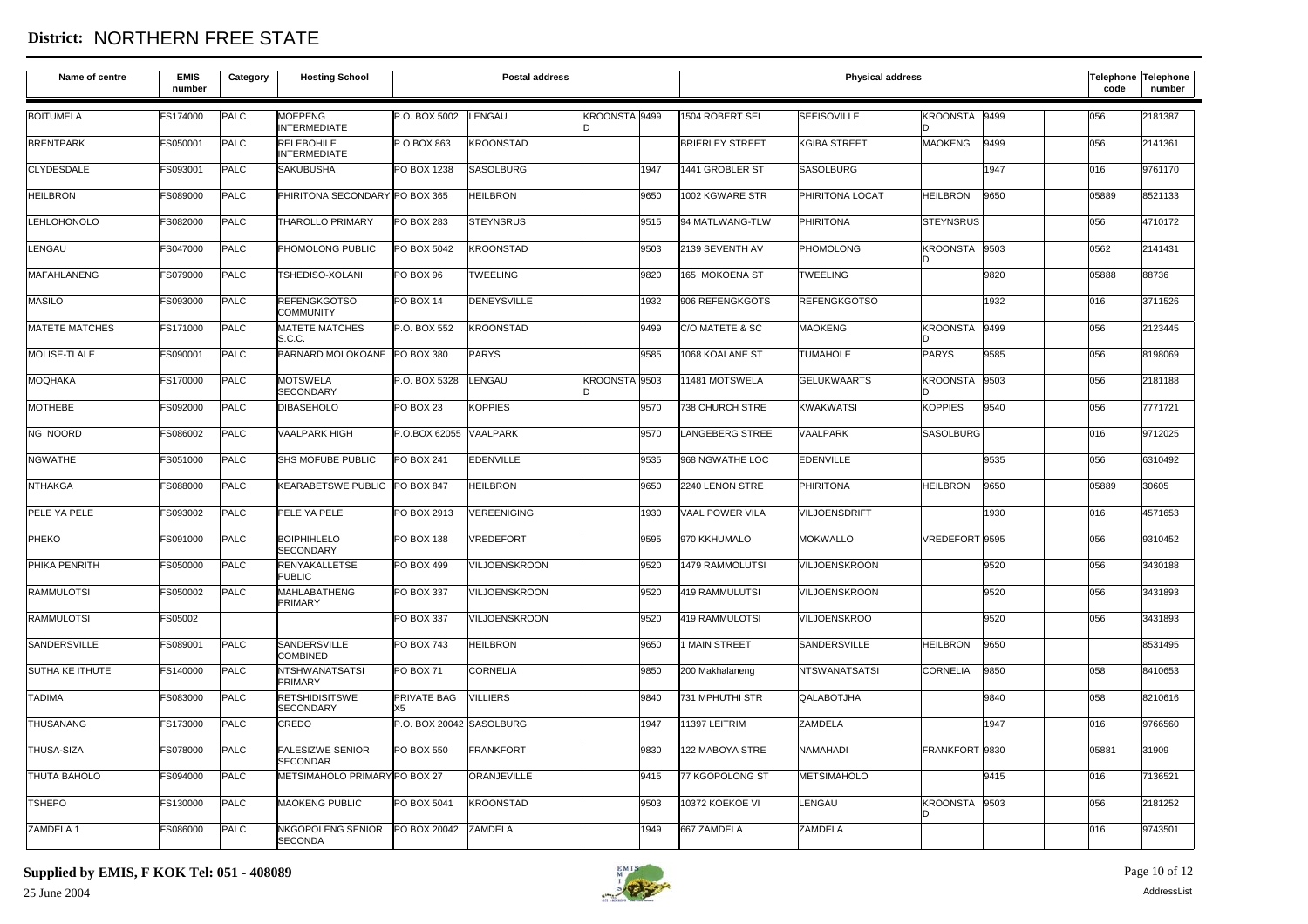# **District:** NORTHERN FREE STATE

| Name of centre | <b>EMIS</b><br>number | Category    | <b>Hosting School</b>           | Postal address          |      |              | <b>Physical address</b> |      | code | Telephone Telephone<br>number |
|----------------|-----------------------|-------------|---------------------------------|-------------------------|------|--------------|-------------------------|------|------|-------------------------------|
| ZAMDELA 2      | <b>FS086001</b>       | <b>PALC</b> | <b>IKETSETSENG</b><br>SECONDARY | PO BOX 20042<br>ZAMDELA | 1947 | 3998 ZAMDELA | <b>ZAMDELA</b>          | 1949 | 016  | 9741177                       |
| 29             |                       |             |                                 |                         |      |              |                         |      |      |                               |